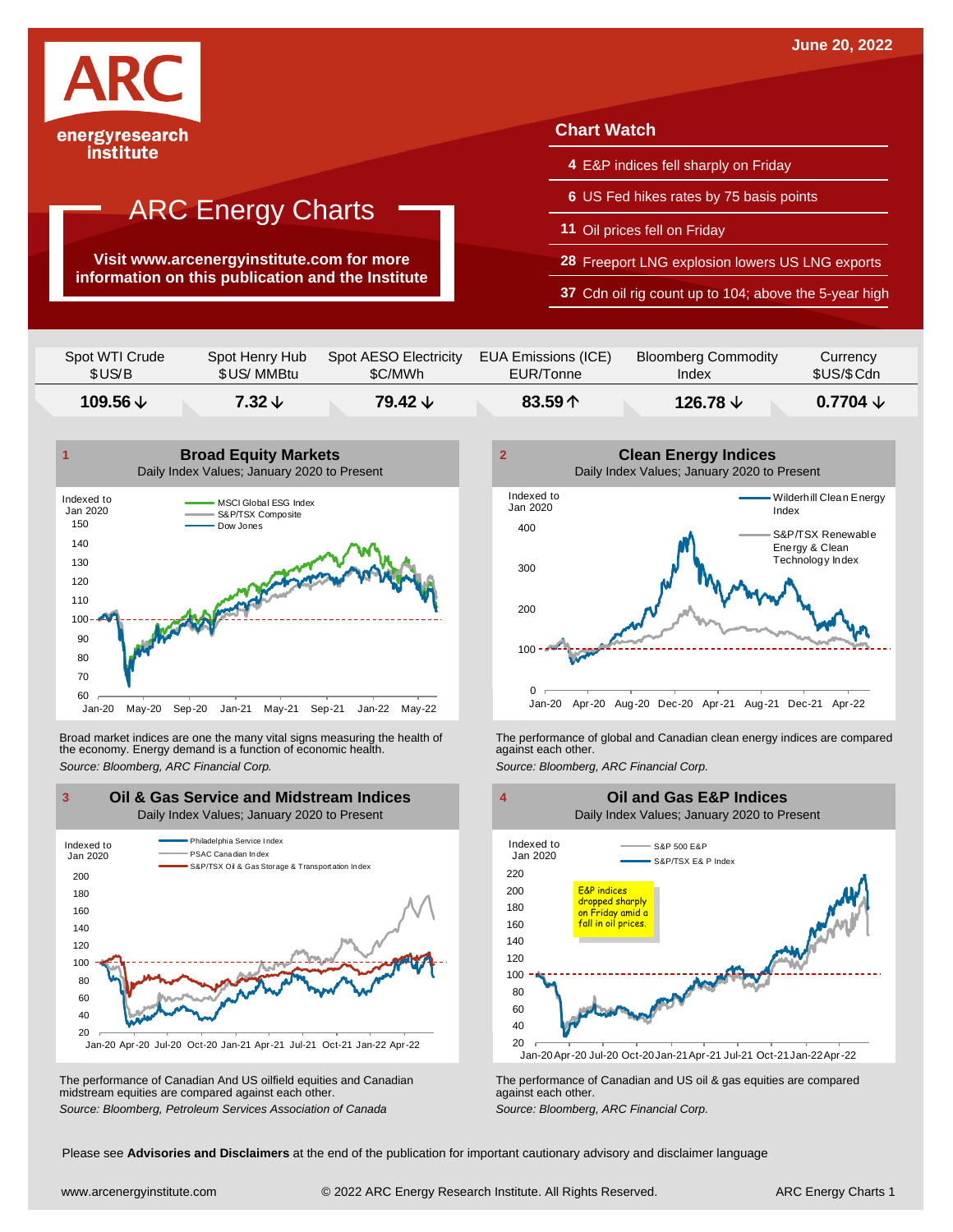**Energy Transition**





Jan-20Apr-20 Jul-20 Oct-20Jan-21Apr-21 Jul-21 Oct-21Jan-22Apr-22

BCOM is <sup>a</sup> widely tracked benchmark for the commodities market. It is composed of <sup>23</sup> exchange-traded contracts on physical commodities. *Source: Bloomberg*



EU Allowances (EUA) are carbon credits equivalent to one tonne of CO2 used in the European Union Emissions Trading Scheme (EU ETS). *Source: Bloomberg*



ERCOT is the grid operator for 90% of the electricity sold in Texas. The price shown is for the North Hub and is the wholesale price. *Source: Bloomberg*



This series is <sup>a</sup> measure of expected inflation (on average) over the five-year period that begins five years from today.

*Source: Federal Reserve Bank of St. Louis, (FRED) Economic Data*



The carbon dioxide data on Mauna Loa constitutes the longest record of direct measurements of CO2 in the atmosphere. *Source: NOAA*



The Alberta Electric System Operator (AESO) manages and operates the provincial power grid. *Source: Bloomberg*

#### **Alberta Electricity: AESO Average Pool Price** Daily and 30-Day Average; January 2020 to Present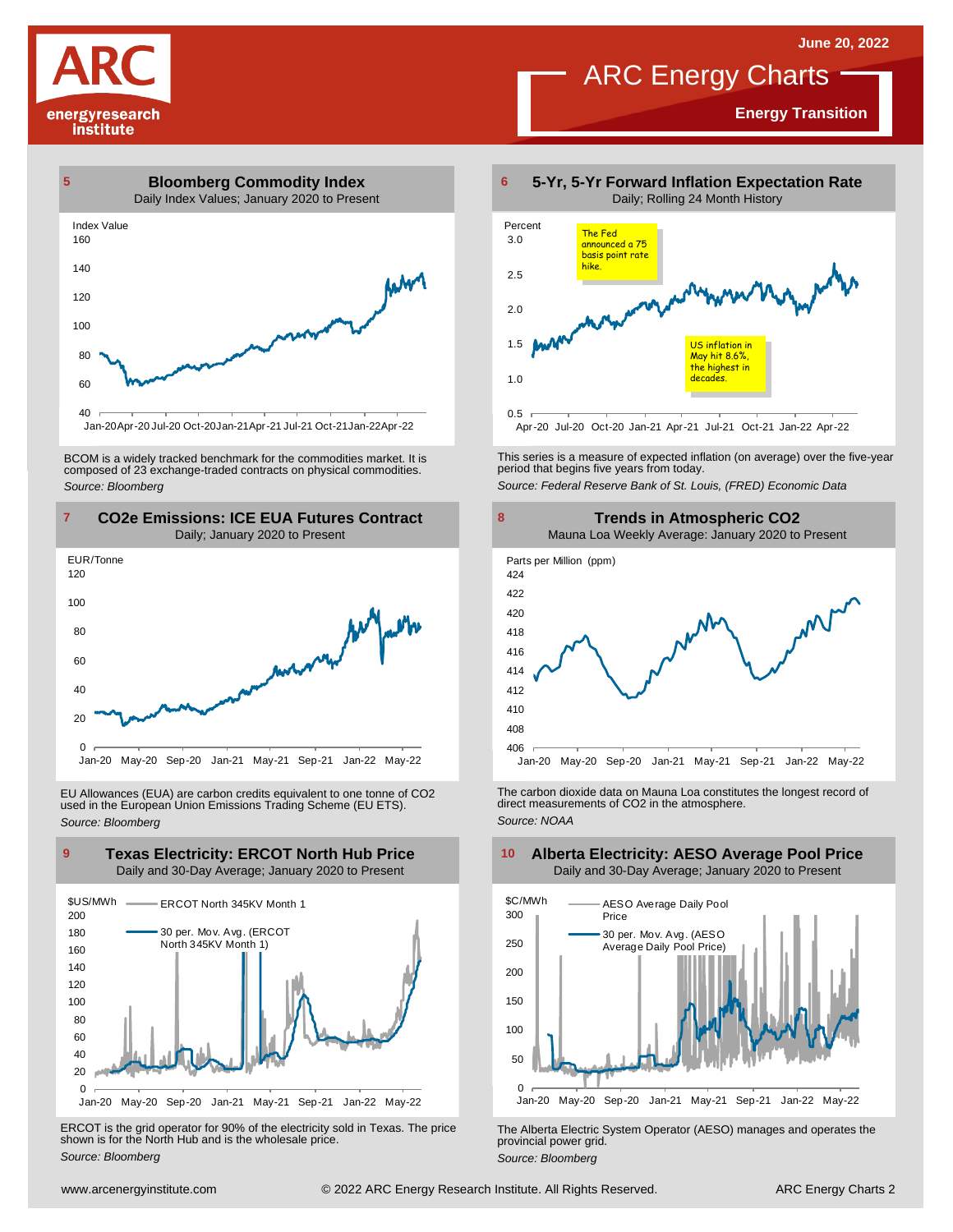

**Crude Oil**





North American crude oil prices can sometimes disconnect from global prices depending on regional supply and demand dynamics. *Source: Bloomberg*

#### **CDN Heavy Oil Price Differential to WTI 13 14**

Western Canadian Select (WCS) Differential; Rolling 12-Month History



The differential should reflect quality differences and transportation costs. Greater discounts can result from infrastructure or refinery outages. *Source: Bloomberg*



Natural gas liquids have become critical contributors to producer's cash flow. Most of Canada's oil production comes from Alberta; split between oil sands<br>Prices are influenced by the price of oil as well as local supply a



Forward prices for WTI are plotted for the next 36 contracts, and compared against the same contracts one month prior. *Source: Bloomberg*

### **CDN Light Crude Oil Price Differential to WTI**



The differential should reflect the transportation cost from Alberta to Cushing.<br>
Greater discounts can result from infrastructure or refinery outages.<br>
Source: *Bloomberg*<br> **Alberta Oil Production**<br>
Monthly; Conventional

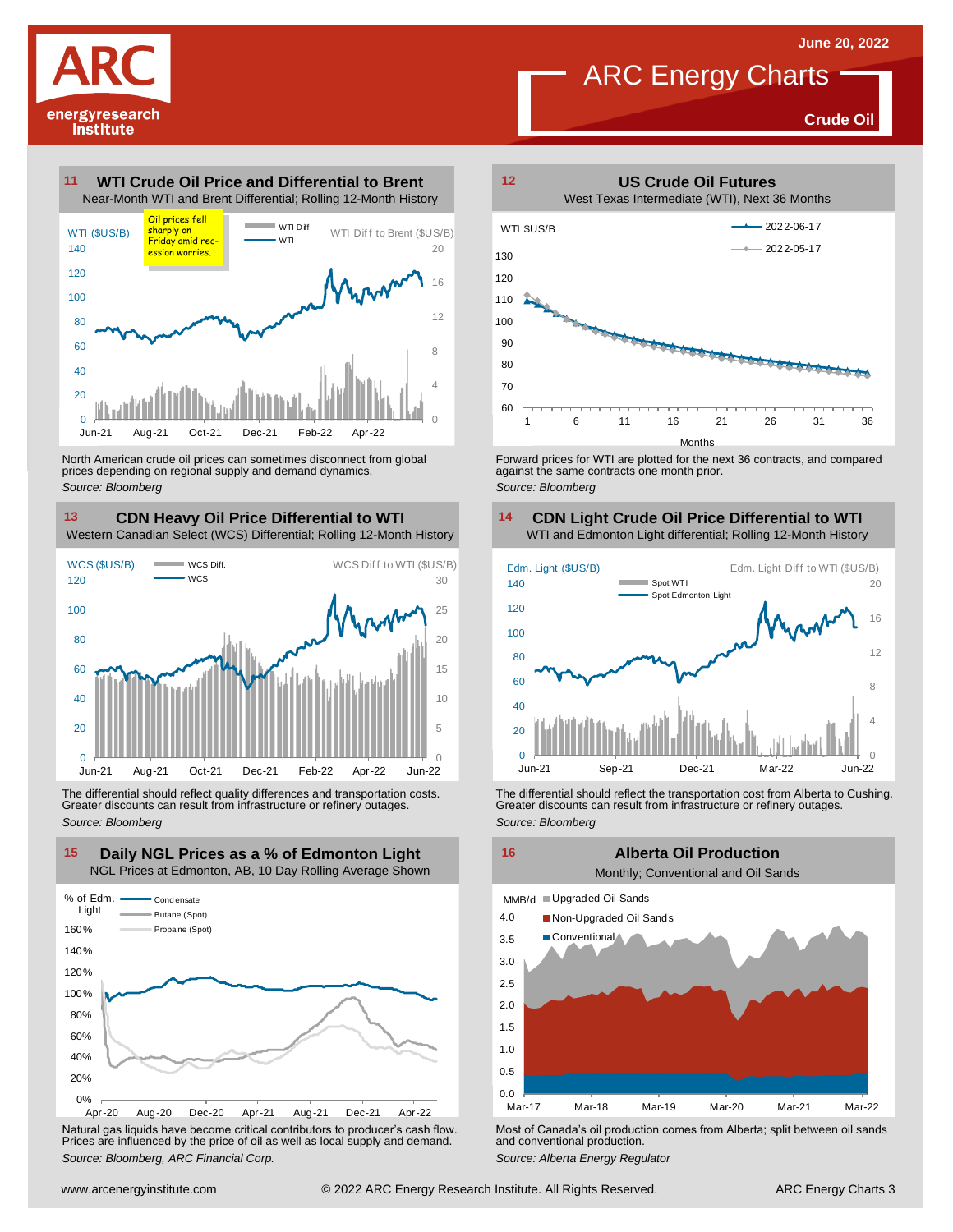**Crude Oil**





US crude oil stock levels can affect crude oil prices. Stock levels for the current year are represented by the blue line. US crude oil stock levels can affect crude oil prices. Stock levels for the Gasoline, diesel and jet fuel consumption represent the majority of oil use in<br>current year are represented by the blue line.<br>Source: U.S. Energy



Weekly production is modelled by the EIA. It is less accurate then monthly reported numbers, but is instructive of up to date changes. Weekly production is modelled by the EIA. It is less accurate then monthly Crude oil imports from Canada are taking market share from overseas<br>
reported numbers, but is instructive of up to date changes.<br>
Source: U.S. Ener



OECD stock levels can affect crude oil prices. *Source: International Energy Agency*



Jan-20 Apr-20 Jul-20 Oct-20 Jan-21 Apr-21 Jul-21 Oct-21 Jan-22 Apr-22





OPEC's production levels relative to its sustainable and spare capacity influences global crude prices. Note: scale has been expanded. *Source: Bloomberg, Russia Ministry of Energy*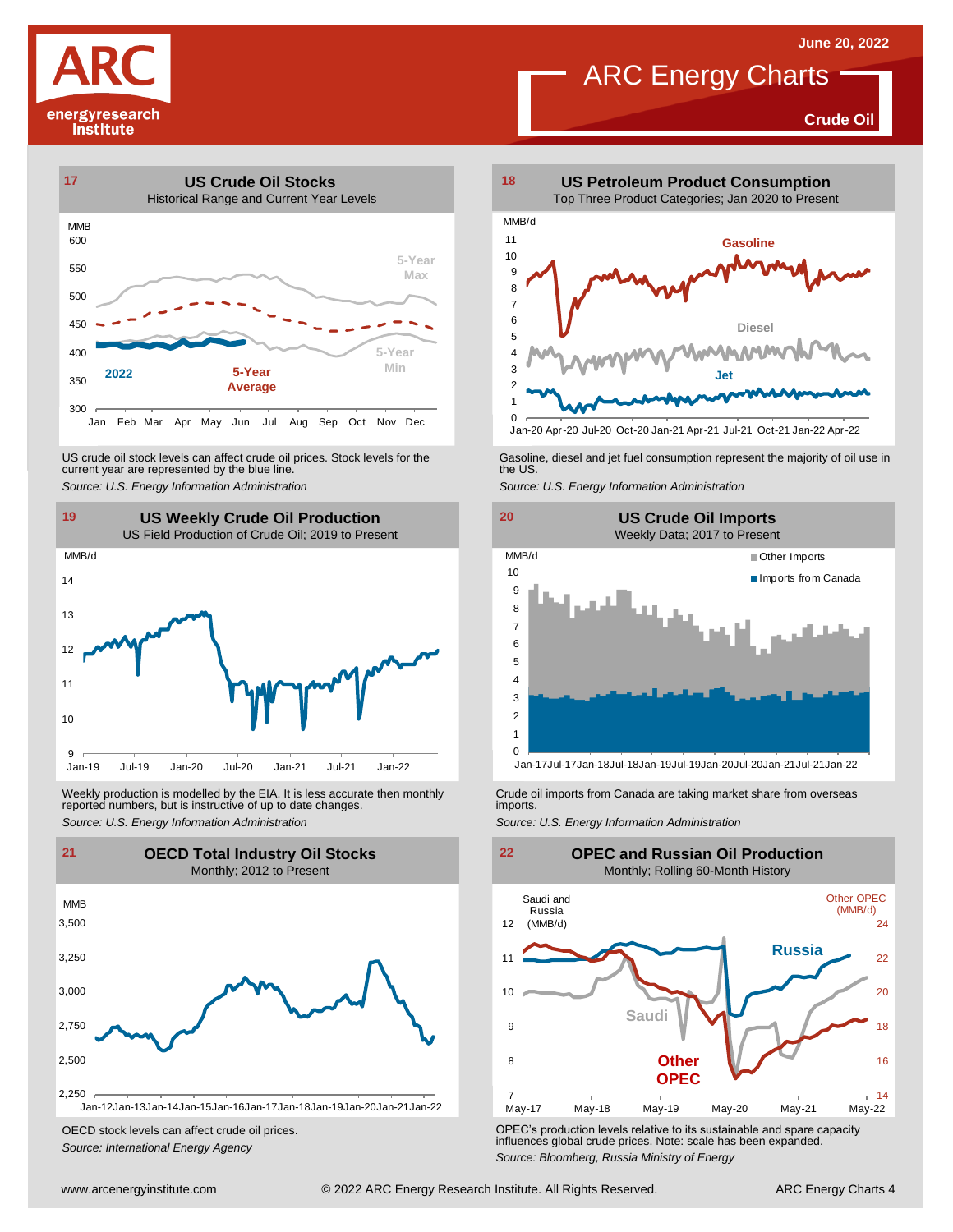**Natural Gas**

### ARC Energy Charts







Near-month prices at AECO track Henry Hub prices, the exchange rate and<br>the cost of transportation. Local factors can also affect price.<br>Source: Bloomberg<br>**CIObal Natural Gas Prices**<br>Japan/Korea, UK NBP, Henry Hub; 10-Day the cost of transportation. Local factors can also affect price. *Source: Bloomberg*

**25 Global Natural Gas Prices**



International natural gas prices strongly impact the economics of proposed LNG projects.

*Source: Bloomberg*



The ability of gas producers to move gas out of the WCSB to eastern markets Between exports to Mexico and LNG shipments, the US is growing as a<br>and the US is a major factor in local natural gas prices.<br>Source: Bloomberg Va



Forward contract prices are plotted for the next <sup>36</sup> months, and compared against the curve one month prior. *Source: Bloomberg*





AECO forward prices mimic Henry Hub futures minus a differential.

*Source: Bloomberg*

**US Natural Gas Exports – Excluding Canada** Daily; Jan 2018 to Present 0 2 4 6 8 10 12 14 16 18  $20$ Jan-18 Jul-18 Jan-19 Jul-19 Jan-20 Jul-20 Jan-21 Jul-21 Jan-22 28<br>Bcf/d **Mexico LNG** An explosion at Freeport LNG has taken around 20% of US... ...LNG capacity offline. The outage could la months.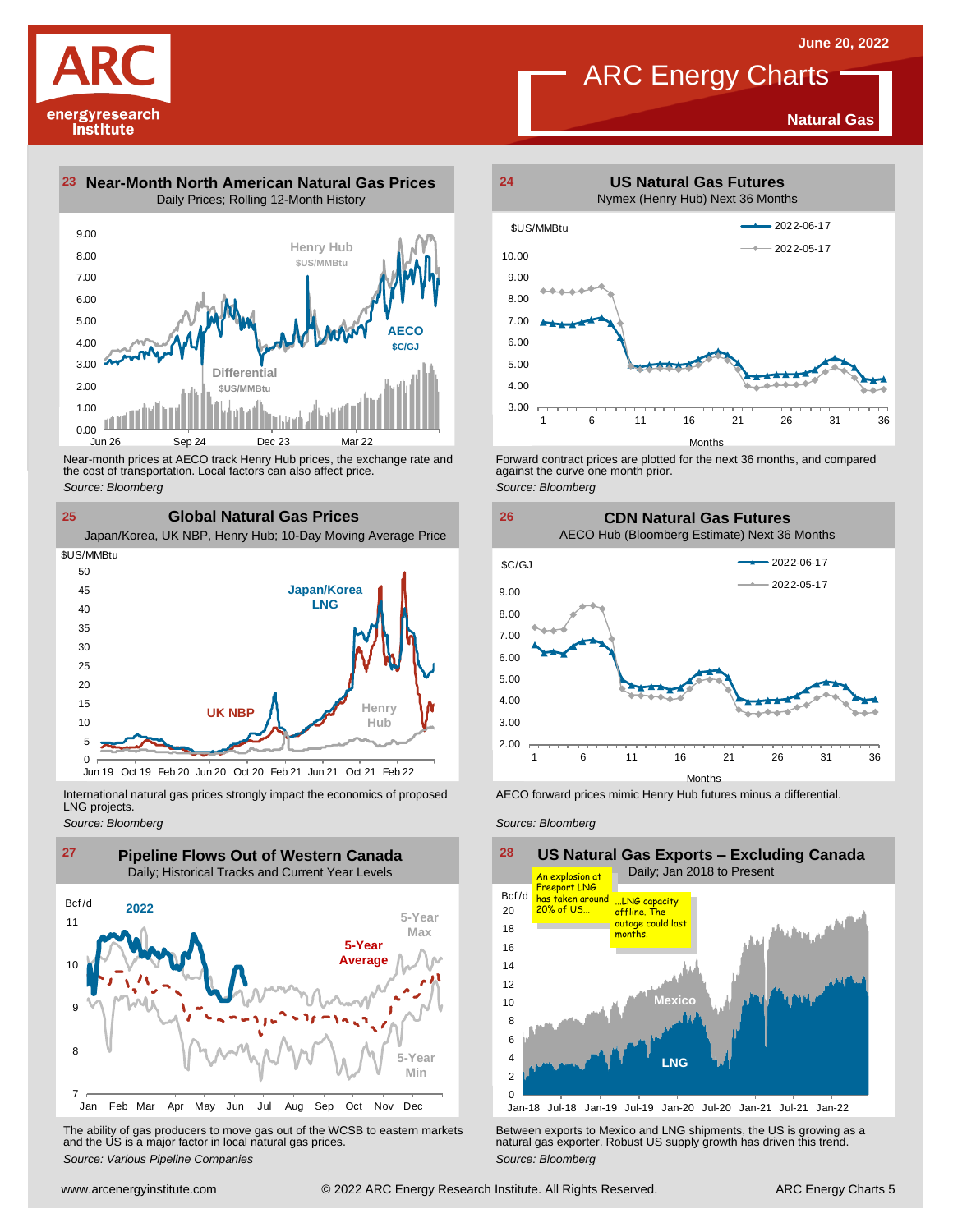**Natural Gas**

# ARC Energy Charts

# energyresearch institute

#### **29 30 Alberta Natural Gas Demand** TransCanada Intra-AB Deliveries; Current Year and Historical Tracks



Alberta natural gas demand has grown steadily in recent years, largely<br>
driven by new oil sands demand and power generation projects.<br>
Source: *Bloomberg*<br>
Source: *Bloomberg*<br>
Daily Western CDN Production<br>
Estimated Using Alberta natural gas demand has grown steadily in recent years, largely **Domestic US demand fluctuates in the summer** and during the winter as driven by new oil sands demand and power generation projects.<br>Ariven by new oil

#### **31 32 Daily Western CDN Production** Estimated Using Major Pipeline Receipts  $\frac{31}{\text{Bcf/d}}$



This includes receipts on the TCPL, Alliance, WestCoast and TransGas pipelines.



WE Canada's natural gas storage level provides a good metric if the country is<br>
Canada's natural gas storage level provides a good metric if the country is<br>
Well stocked. Abnormally high or low storage can affect the basi Canada's natural gas storage level provides <sup>a</sup> good metric if the country is well stocked. Abnormally high or low storage can affect the basis. *Source: Bloomberg*







*Source: Pipelines Pipelines Pipelines Pipelines Pipelines Companies Pipeline Pipelines Pipelines Pipelines Pipelines Companies Pipeline Companies Pipeline Companies Pipeline Companies Pip* 



The EIA reports changes in US natural gas inventories held in underground storage facilities on <sup>a</sup> weekly basis.

*Source: U.S. Energy Information Administration*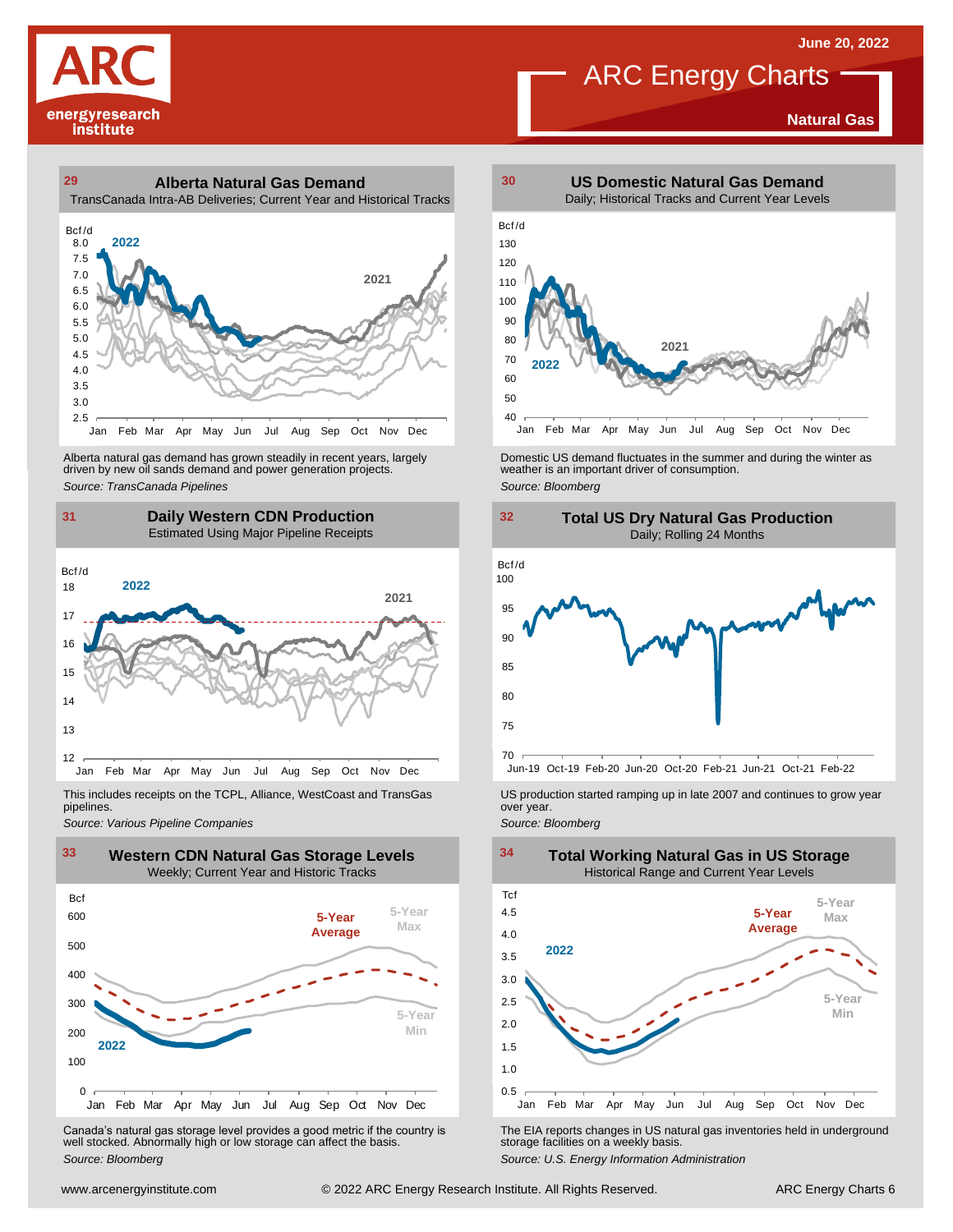**Oilfield Activity**



#### **35 36 Canada: Weekly Gas Drilling Activity**

Baker Hughes Drilling Rig Count; Current Year and Historical Range



Unlike US drilling activity, Canadian rigs are dispatched seasonally. Capital<br>allocation by operators is driven by views of future oil and gas prices. 0<br>Jan Feb Mar<br>Unlike US drilling activi<br>allocation by operators<br>Source: Baker Hughes



Unlike US drilling activity, Canadian rigs are dispatched seasonally. Capital Tracking US oil drilling by major play provides insight into the composition of<br>allocation by operators is driven by views of future oil and gas



Total rig-releases for exploratory and development wells are highlighted in this chart. Rig releases for the current year are shown in red. *Source: Daily Oil Bulletin/JWN* Jan Feb Mar Apr May Jun Jul Aug Sep Oct Nov Dec

**United States: Weekly Gas Drilling Activity** Baker Hughes Gas Rig Counts; 2020 to Present

ARC Energy Charts



Tracking US gas drilling by major play provides insight into the composition of US gas supply and growth trends.

*Source: Baker Hughes*



Tracking US oil drilling by major play provides insight into the composition of US oil supply and growth trends. *Source: Baker Hughes*

**United States: Monthly Wells Drilled**

 $\Omega$ 200 400 600 800 1000 1200 1400 1600 Wells Drilled  $2019 = 2020 = 2021 = 2022$ 

Total wells drilled in US Drilling Productivity Report regions are shown. These are the most active onshore US plays. *Source: EIA* Jan Feb Mar Apr May Jun Jul Aug Sep Oct Nov Dec